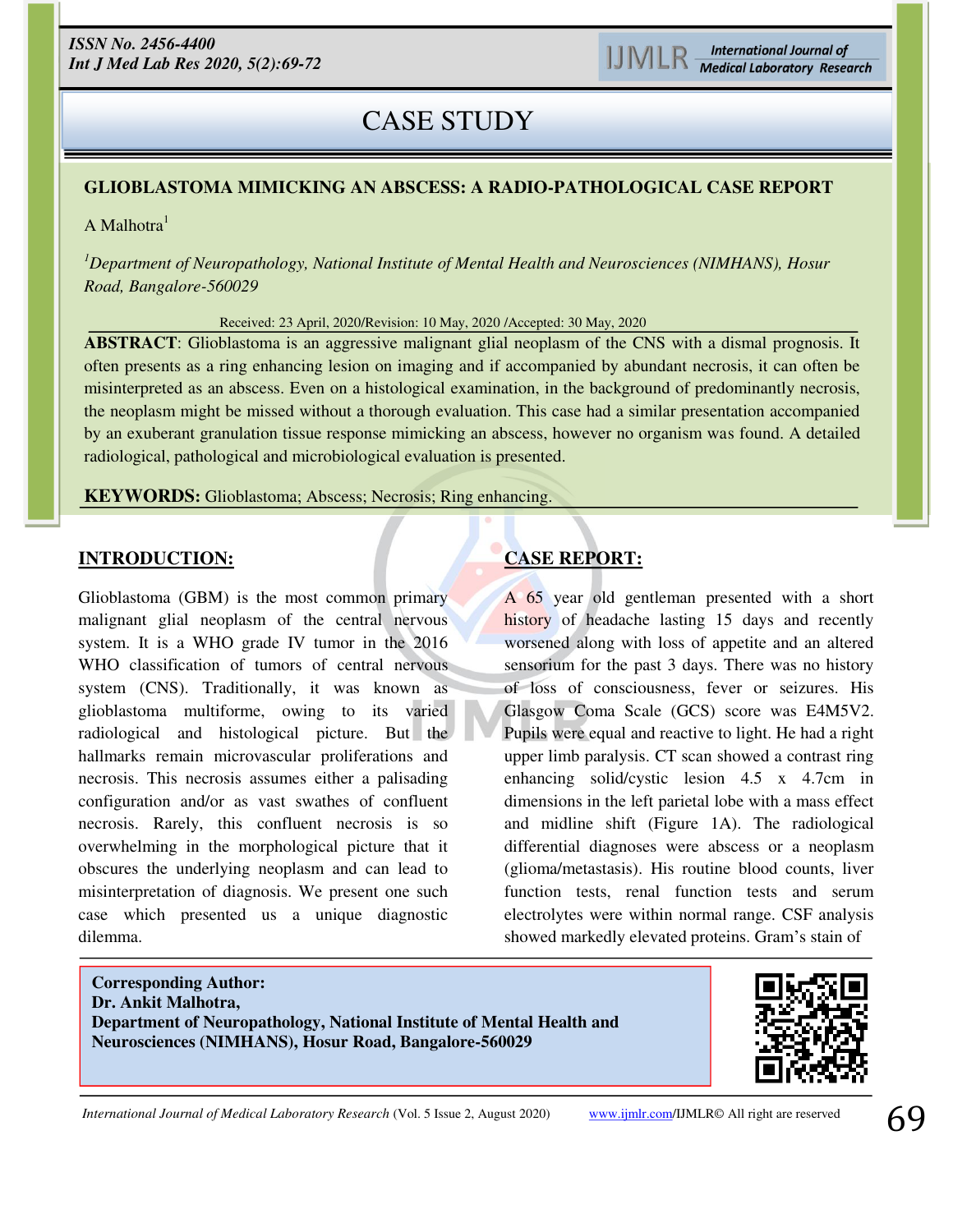

**Figure 1. Computed tomography scan showing a ring enhancing lesion (A, arrow) with central area of necrosis in left parietal lobe. Post-operative scan showing near total excision of lesion with compensatory ventriculomegaly of left occipital horn (B).** 

 CSF showed no bacteria and culture showed no growth. No other co-morbidities or immunocompromising factors were found. No other systemic complaints pointing towards a primary malignancy was found on clinical examination. Decompressive surgery was performed and the excised lesion was sent for histopathology. Post-operative course was uneventful.



**Figure 2. A well demarcated globular lesion is seen grossly with central necrosis and adjacent corrugated parenchyma (A). Photomicrographs showing** 

**predominantly necrosis (C, asterix) and an abscess wall composed of granulation tissue response (C, hash) with small islands of neoplastic glial cells (D, arrow). [Hematoxylin and eosin stain, magnifications of 40X, 100X and 200X in B, C, D respectively] Immunohistochemistry showing the neoplastic glial cells with GFAP positivity (E, immuneperoxidase, 100X) and cytokeratin negativity (F, immunoperoxidase, 200X).** 

The specimen was cut open and showed a large necrotic cystic cavity exuding copius amount of pus which was sent for culture and sensitivity analysis (Figure 2A). Specimen was fixed routinely in 10% neutral buffered formalin for 24 hours and routine sections were taken (4-5µm) for hematoxylin and eosin staining. The sections showed an organizing abscess wall replete with large central necrotic and karryorhectic zone which was rimmed by a brisk granulation tissue response. This response was composed of a palisading rim of proliferating fibroblasts, neo-angiogenesis and a mixed inflammatory cell infiltrate of neutrophils, lymphocytes and macrophages. Bordering this zone of granulation tissue, there were syncytial islands of neoplastic cells with an irregular nuclear outlines and having ample amount of eosinophilic cytoplasm. A brisk mitotic activity was noted confirming the malignant nature of these cells. Although these islands of cells were present, the major part of the tumor was primarily like an abscess wall with necrosis and granulation tissue (Figure 2B, 2C, 2D). We performed periodic acid-Schiff (PAS) and Gomori methenamine silver (GMS) stains for fungal organisms, Zeehl-Neelson (ZN) stain for acid fast bacilli and gram's stain for bacteria. No organisms were identified. Meanwhile, pus sent for culture drew no growth and was sterile. Immunohistochemistry was performed with a panel of glial fibrillary acidic protein (GFAP) and pan-cytokeratin (CK) using using automated Ventana benchmark XT instrument. The tumor cells were positive for GFAP and negative for CK, confirming the glial nature of neoplastic cells (Figure 2E, 2F).It is worth noting that such growth pattern of neoplastic cells is reminiscent of a gliomatosis cerebri-like spread, although true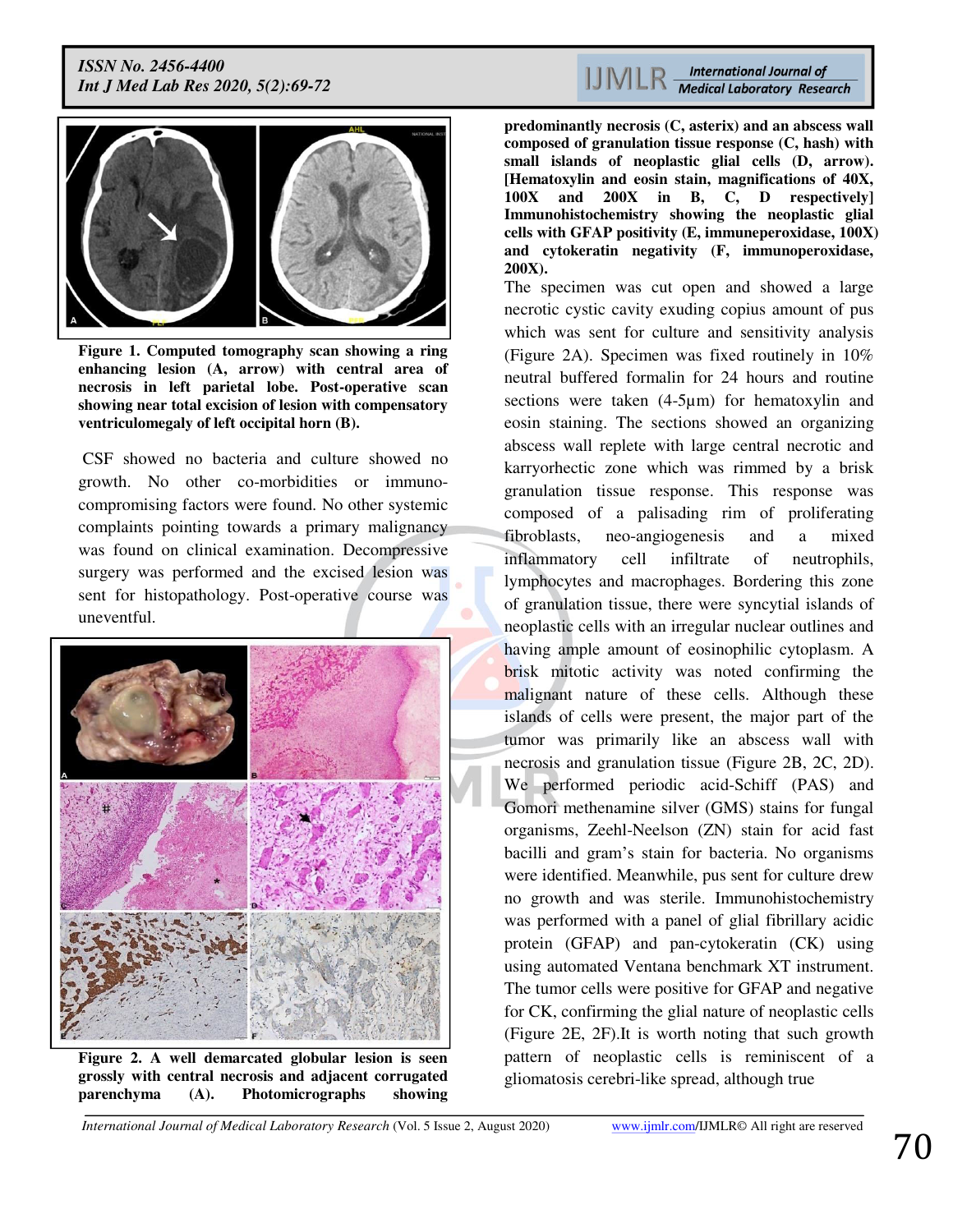gliomatosis presents as diffuse hyperintensities on imaging rather than mass lesions. A final diagnosis of glioblastoma, WHO grade IV, not otherwise specified (NOS) was given.

The patient was treated with adjuvant radiotherapy, details of which were not available. However, on routine 3 month follow up the patient was doing well and no residual/recurrent lesion was noted on CT imaging (Figure 1B).

### **DISCUSSION:**

Glioblastoma is the most common primary intracranial brain tumor in adults with an incidence rate of 3.16-3.21 per 100,000 which increases with age and reaching almost 17 per 100,000 person years by the age of 70 years  $[1, 2]$ . Despite advances in its standard of care, the prognosis of elderly GBMs remains dismal with a median survival ranging anywhere between 5 to 9 months  $^{[3,4,5]}$ .

Glioblastoma tends to arise in cerebral cortices as a rapidly enlarging mass lesion with a short duration of symptoms. The hallmark of tumor, i.e., microvascular proliferations of tumoral vessels along with neoangiogenesis as a consequence of large vessel thrombosis provides leaky blood vessels which allow contrast dye to permeate it easily. This causes the radiological tumor marginsto enhance in contrast displaying a ring-like enhancement.A similar mechanism occurs in infective abscesses and metastatic lesions of brain which are included in the radiological differential diagnoses in elderly patients especially in regions with high infection burden. MR spectroscopy has shown lactate and lipid peaks in both abscesses and tumors but only amino acid peaks (alanine, valine, leucine) in abscesses, although the authors considered it as soft distinguishing feature <sup>[6]</sup>.

Another hallmark histological feature of glioblastoma is palisading necrosis which eventually breaks down to become confluent. It is now well understood, the mechanism by which glioma cells take hostage of host blood vessels and alter them for their survival

 $\text{UINER}\ \textcolor{red}{\xrightarrow{\textit{International Journal of} \ \textit{Medical Laboratory Research}}$ 

advantage. Chief mediators amongst those are VEGF/HIF-α axis, NF-κβ/AP-1/IL-8 pathway, mutated PTEN-Tissue factor response, PAR-1 upregulation and overexpression of HGF  $^{[7, 8]}$ . These pathways working in tandem with other mediators like Ang-2 and TNF- $\alpha$  to damage the host blood vessels causing intra-luminal thrombosis  $^{[7]}$ . This creates a hypoxic microenvironment around the damaged vessel culminating in necrosis which propogates centrifugally very rapidly. This hypoxicnecrotic environment has also been shown to impart pro-angiogenic, invasive and migratory properties to glioma cells lending the tumor its fatal reputation <sup>[8]</sup>.

Unlike the necrosis induced by infectious agents, tumor necrosis in glioblastoma does not elicit any host response. Our case seems to be unusual in this aspect as a florid granulation tissue response was seen with an attempt to wall off the necrotic zone. A thorough examination of histology slides failed to detect any concomitant infectious agents responsible for such a response as reported rarely in the literature<sup>[9]</sup>.

A metastatic squamous cell carcinoma of lung is also known to metastasize early with a predilection for cerebral cortex. Such lesions are also ring enhancing with a central area of necrosis and cystic degeneration. Similar to a glioblastoma, a host response is not known to occur.

## **CONCLUSION:**

The case report gives an example of a rare pathological presentation of glioblastoma which might confuse the untrained eye and demonstrates the need for careful search for a neoplasm in such necrotic biopsy materials.

#### **REFERENCES:**

[1 ] Ostrom, Q. T., Gittleman, H., Farah, P., Ondracek, A, Chen, Y, Wolinsky, Y. Barnholtz-Sloan, J. S. CBTRUS statistical report: Primary brain and central nervous system tumors